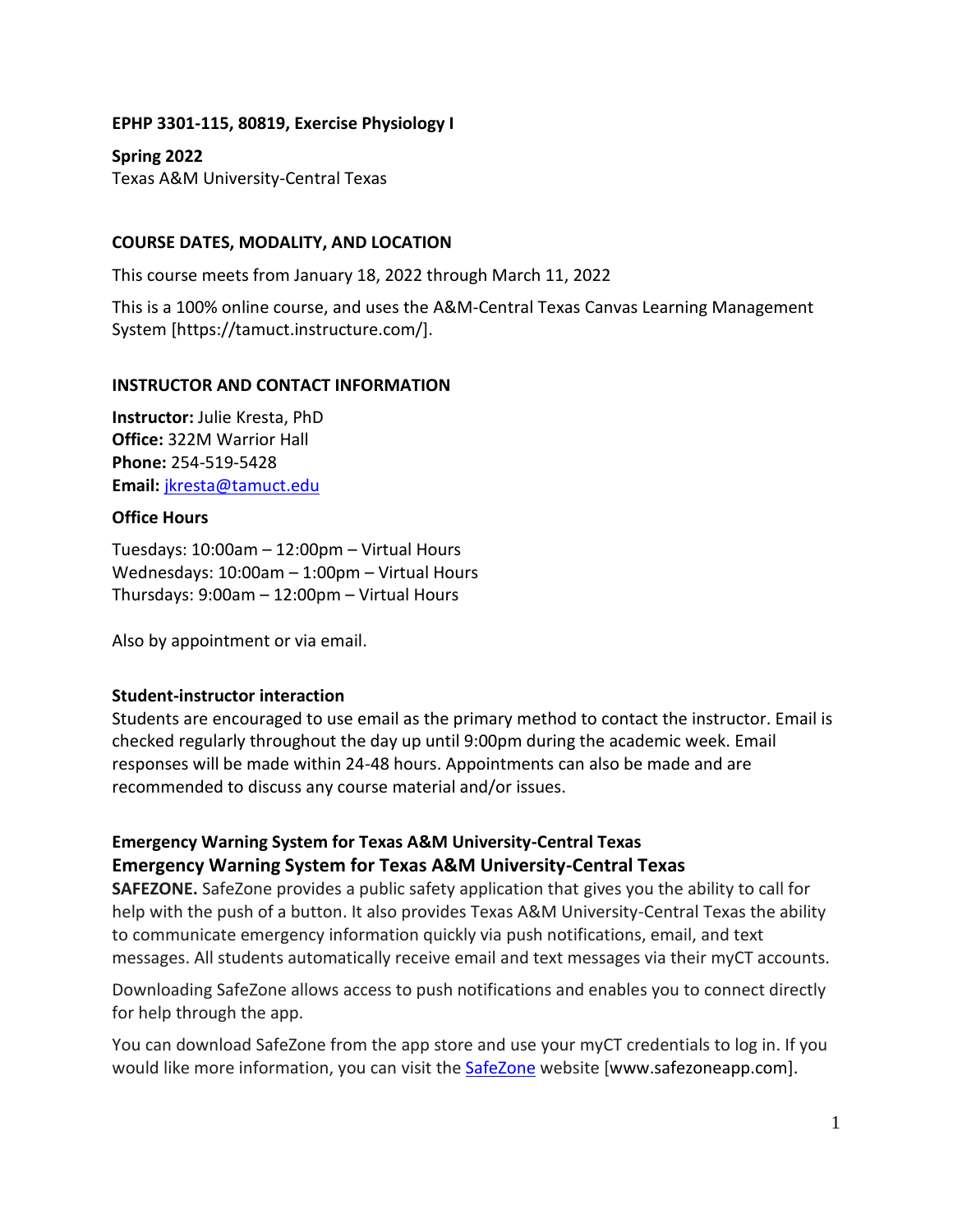To register SafeZone on your phone, please follow these 3 easy steps*:*

- 1. Download the SafeZone App from your phone store using the link below:
	- o [iPhone/iPad:](https://apps.apple.com/app/safezone/id533054756) [https://apps.apple.com/app/safezone/id533054756]
	- o [Android Phone / Tablet](https://play.google.com/store/apps/details?id=com.criticalarc.safezoneapp) [https://play.google.com/store/apps/details?id=com.criticalarc.safezoneapp]
- 2. Launch the app and enter your myCT email address (e.g. {name}@tamuct.edu)
- 3. Complete your profile and accept the terms of service

## **COURSE INFORMATION**

## **Course Overview and description**

This course provides the foundational basis for understanding the body's physiological responses to physical activity. This course will focus on acute responses and chronic physiologic adaptations to physical activity, including some of the static and dynamic factors that influence such responses and adaptations. Areas covered include energy transfer during rest and exercise, physiologic and performance adaptations of the cardiovascular, respiratory and neuromuscular systems.

# **Course Objective or Goal**

The purpose of this course is to increase the student's knowledge and understanding of the physiological adaptations that occur during exercise. Emphasis will be applied to the cardiovascular, respiratory, and neuromuscular systems.

## **Student Learning Outcomes**

- 1. Understand the importance of bioenergetics (energy transformation) on exercise response and health.
	- a. Recognize the substrates utilized by each energy system and the process of substrate depletion and repletion depending on the activity.
- 2. Understand the importance of energy systems on exercise response and health.
	- a. Describe the systems responsible for energy metabolism at rest and during exercise.
- 3. Compare and contrast metabolic pathways that are active during any form of movement in a healthy person (e.g. aerobic, anaerobic).
- 4. Understand the acute physiological changes that occur during exercise for the cardiovascular system.
- 5. Understand the acute physiological changes that occur during exercise for the respiratory system.
- 6. Understand the acute physiological changes that occur during exercise for the neuromuscular system.
- 7. Understand the cardiovascular adaptations that occur following exercise training.
- 8. Understand the respiratory system adaptations that occur following exercise training.
- 9. Understand the neuromuscular system adaptations that occur following exercise training.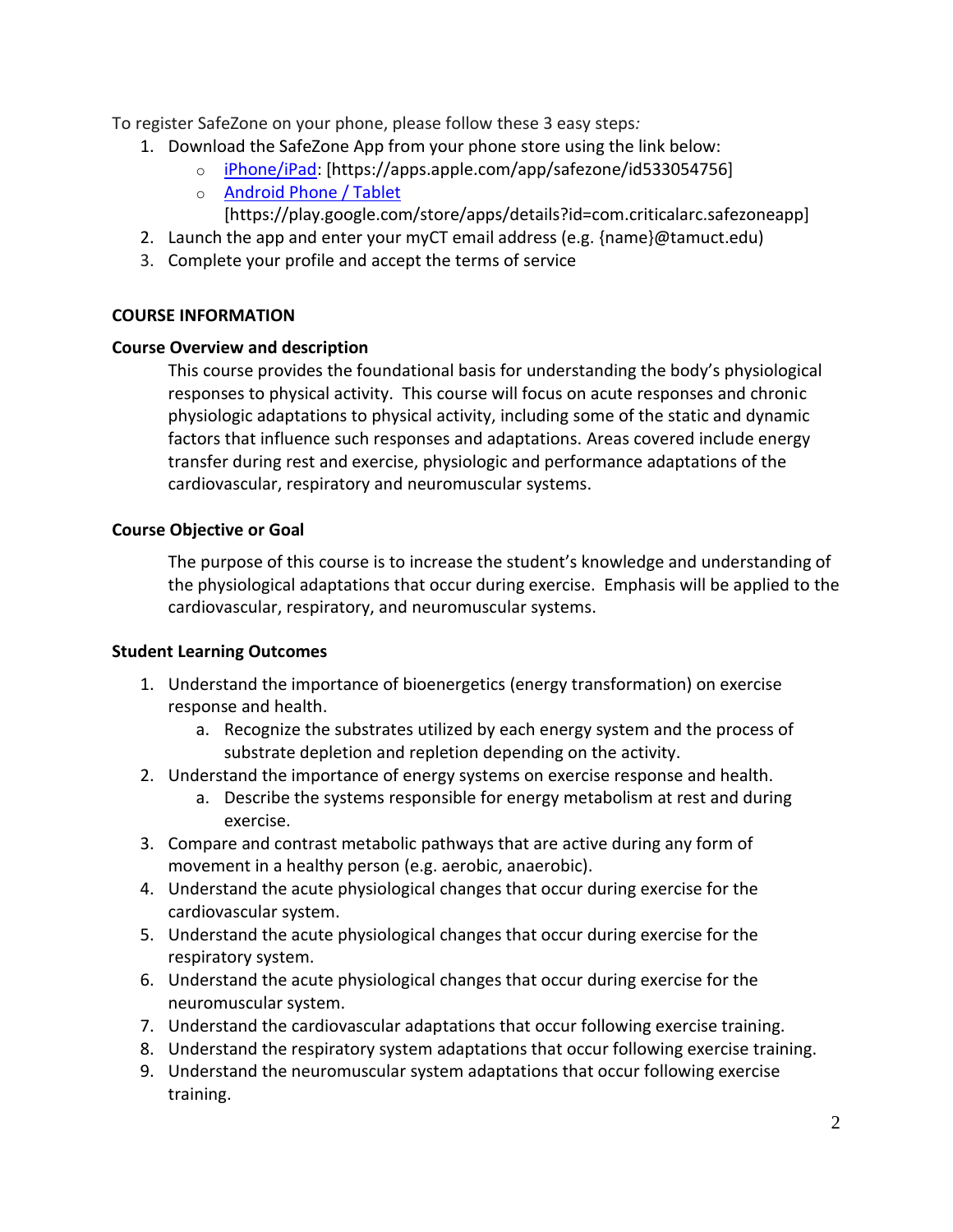- 10. Understand the health and physiological benefits of regular exercise.
- 11. Understand the relationship between the various systems of the human body in response to exercise.

#### **Required Reading and Textbook(s)**

McArdle, Katch and Katch. Exercise Physiology: Energy, Nutrition and Human Performance, 8<sup>th</sup> Edition. Lippincott, Williams and Wilkins 2014. 978-1451191554

#### **COURSE REQUIREMENTS**

**Examinations:** All written examinations will be delivered online through Canvas on the designated dates. Exams will include questions in various formats including multiple choice, short answer and/or essays. In addition, all examinations may be cumulative and will be explained by the course instructor.

#### **EXAMINATION ATTENDANCE**

All examinations must be taken on the date and at the time scheduled by the course coordinator. *Any student missing a scheduled exam will receive a 0 for that exam*. In the cases of extenuating circumstances, the student may petition for delayed or early examination. Requests for an alternate examination period need to be submitted in writing or via email to the course coordinator at least *7 days in advance of the scheduled exam.* 

For unanticipated events (illnesses, car accident, etc.), students should notify the course instructor by email and/or by phone as soon as possible. Appropriate documentation (Doctor's note, etc.) at the discretion of the course coordinator will need to be provided before an examination is re-scheduled.

#### **EXAMINATION POLICY**

The following items are not allowed during testing:

- Book bags, handbags or any other bag of materials (bags to be placed in the front or side of the testing room)
- No technology / electronic devices other than the computer used for testing. This includes smart watches, cell phones, tablets, PDAs, etc.
- No other individuals, as all examinations are to be completed independently

**Weekly Discussions:** On specified weeks, there will be a discussion board created to cover specific topics. The course instructor will ask several critical thinking questions that each student will be asked to answer. Students must comment at least once per discussion board to receive credit and will be graded on the quality of their comments based on a rubric that will be provided in advance.

**Activity Assignments:** Students will complete several activities during the course. All activities will be described in writing in advance with detailed expectations and a grading rubric. Activities will relate back to the topics being covered in the lecture at the time. Each activity will have a written assignment upon completion that may include calculations,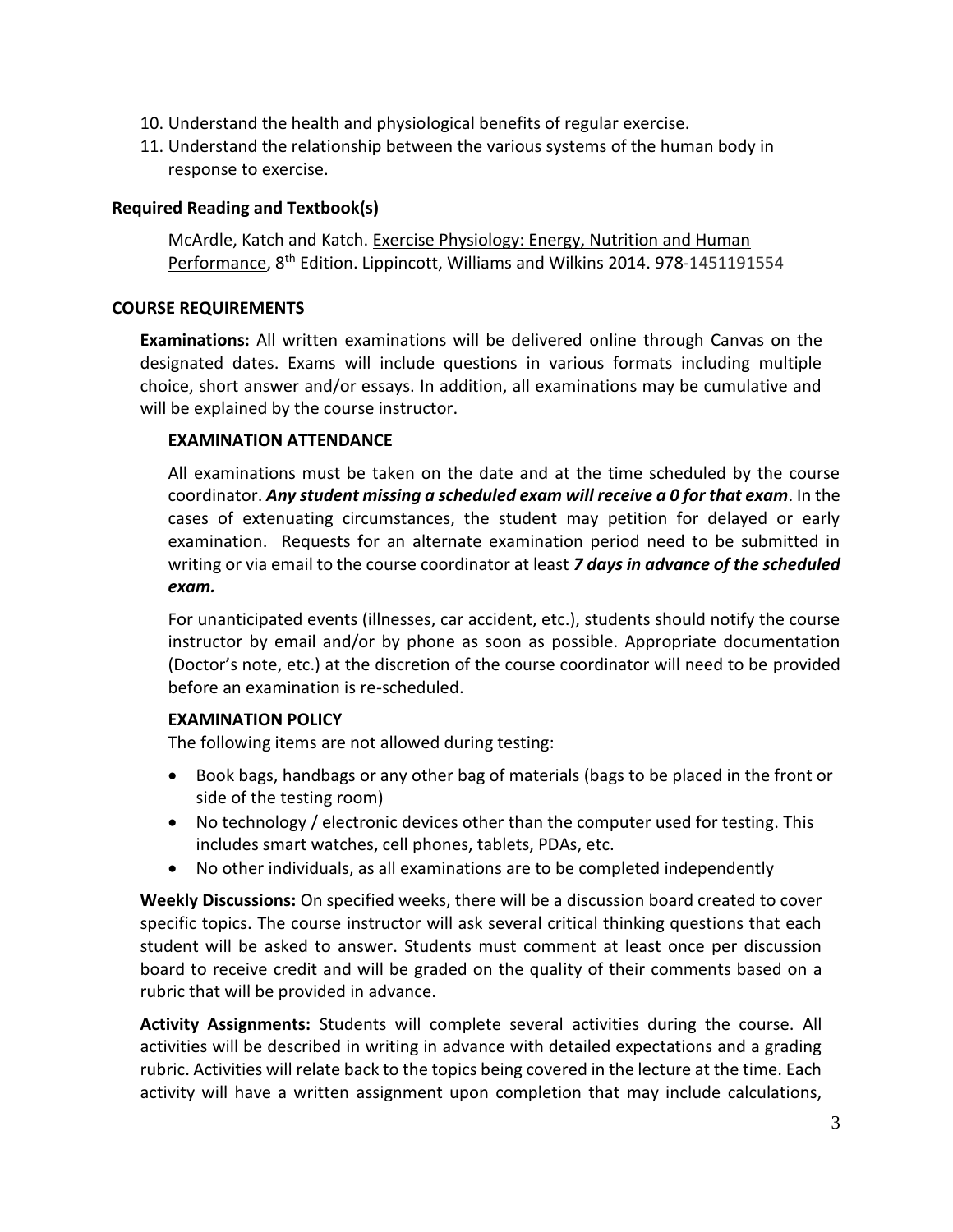formulating conclusions and critical thinking questions. These assignments will be due one week after the activity is completed, unless otherwise stated by the instructor.

**Article Review:** Students will perform an in-depth article review on a specified topic. This review will include the student finding an appropriate peer-reviewed article, which will be approved in advance by the course instructor. Students will prepare a brief presentation based on the article as well as lead a class discussion board related to the article. Specific rubrics and detailed instructions will be made available to the students in advance.

| Item                               | Weight |
|------------------------------------|--------|
| Exam I                             | 15%    |
| Exam II                            | 20%    |
| Exam III                           | 15%    |
| <b>Weekly Discussions</b>          | 10%    |
| <b>Activity Assignments</b>        | 20%    |
| <b>Article Review Presentation</b> | 20%    |
| <b>Total</b>                       | 100%   |

Students will be graded as follows:

## **Grading Criteria Rubric and Conversion**

Specific rubrics to be used for grading will be made available via Canvas when the assignment is posted.

## **Posting of Grades**

- Grades for assignments, quizzes, exams, and projects will be posted on the Canvas Grade book for students to access. In addition to individual item grades, a running cumulative course grade will be available to view.
- All assignments, quizzes, exams, and projects will be graded within 1 week of the due date, unless otherwise specified by the professor.

## **Grading Policies**

## • **COMPUTER ISSUES**

If a student should have issues regarding submission of assignments due to technical computer issues (i.e. computer malfunction, network outage, etc.), the student is responsible for submitting the assignment on time. They should email or phone their course instructor to notify them of the issue and attempt to submit the assignment via email or other means as decided by the course instructor. Submission of a late assignment due to technical computer issues as described above will follow the Late Work Policy. No exceptions will be made for technical problems involving the internet, email, or Canvas.

## • **LATE WORK**

Students should turn assignments in by their due date and time as indicated by the course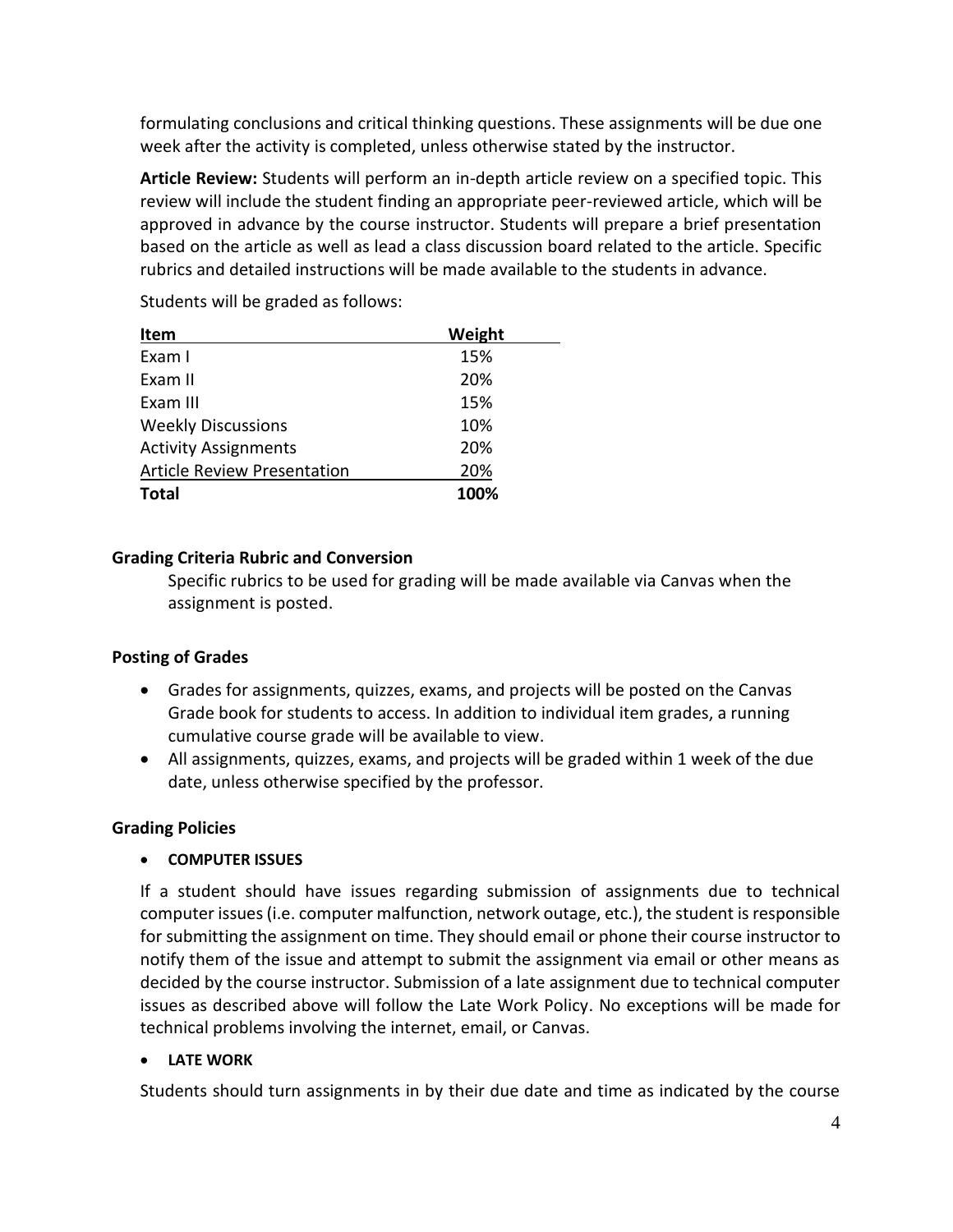instructor or syllabus. In the event that assignments are turned in after the appropriate designated date/time without prior approval by the course instructor, the following course policy applies:

- On the first offense, the student will receive a decrease in their grade on the assignment by one letter grade in addition to any missed points on the assignment.
- On the second late offense, or any thereafter, the student will receive a "0" for the assignment.

No exceptions will be made for technical problems involving the internet, email, or Canvas. Emergency or illness are some of the only exceptions to this policy. All potential exceptions will be dealt with on an individual basis.

### • **EXAMINATION REVIEW**

Students will be provided with one opportunity to review their examination. Students are not permitted to copy, write, reproduce, photograph or identify in any way examination questions, answers and/or rationale (hard or electronic format) provided during an examination review and will be considered an honor code violation if done so. Students may request an appointment with the instructor to review exams an additional time.

## **COURSE OUTLINE AND CALENDAR**

#### **Complete Course Calendar**

## **COURSE SCHEDULE: 1ST 8-WEEK TERM**

#### **WEEK 1 – January 19 – 21**

- Syllabus and Course Overview
- *Book Chapters to Review*:
	- o Chapters 5-8
- *Lectures to Review*:
	- o Bioenergetics and Metabolism
- **WEEKLY DISCUSSION 1**

#### **WEEK 2 – January 24 – 28**

- *Book Chapters to Review*:
	- o Chapters 9-11
- *Lectures to Review*:
	- o Energy During Physical Activity
	- o Measuring Energy Expenditure
- **WEEKLY DISCUSSION #2**
- **ASSIGNMENT #1 – Metabolism Activity (Due Tuesday, February 1 by 11:59pm)**

#### **WEEK 3 – January 31 – February 4**

• **EXAM 1 – Metabolism**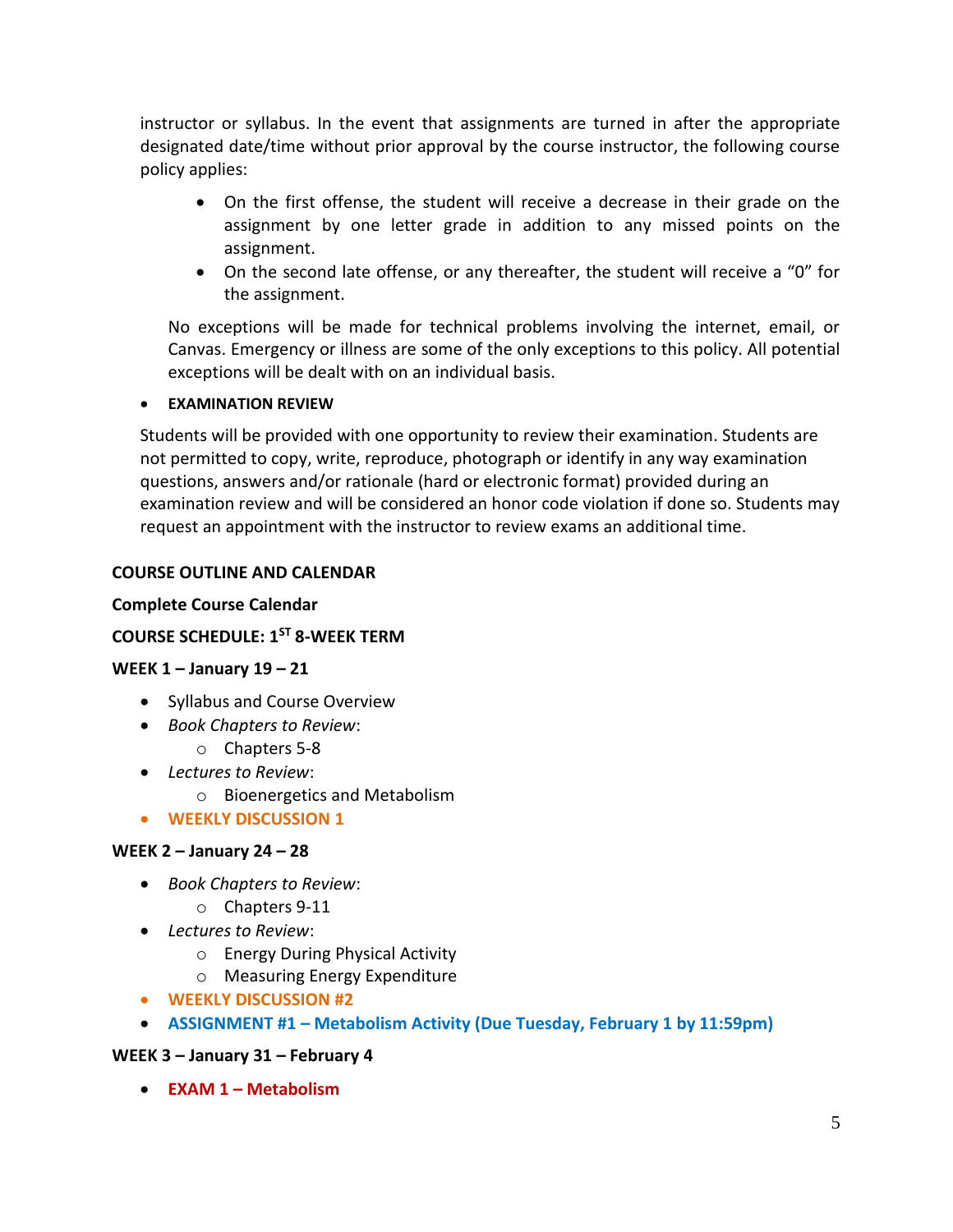- o Posted on Tuesday, February 1
- o **Deadline: Wednesday, February 2 by 11:59pm**
- *Book Chapters to Review*
	- o Chapter 12
- *Lectures to Review:*
	- o Pulmonary Structure and Function

#### **WEEK 4 – February 7 – 11**

- *Book Chapters to Review*
	- o Chapters 13, 14
- *Lectures to Review:*
	- o Gas Exchange and Dynamics
	- o Respiratory Training Adaptations
- **WEEKLY DISCUSSION #3**
- **ASSIGNMENT #2 – Due Monday, February 14 by 11:59pm**

#### **WEEK 5 – February 14 – 18**

- *Book Chapters to Review*
	- o Chapters 15, 16, 17
- *Lectures to Review*
	- o Cardiovascular Structure and Function
	- o EKG Interpretation
	- o Functional Capacity of the Cardiovascular System
- **WEEKLY DISCUSSION #4**

#### **WEEK 6 – February 21 – 25**

- Review for Exam
- **EXAM 2 – Pulmonary and Cardiovascular Systems**
	- o Posted Thursday, February 24
	- o **Deadline Friday, February 25 by 11:59pm**

#### **WEEK 7 – February 28 – March 4**

- *Book Chapters to Review*
	- o Chapters 18, 19, 22
- *Lectures to Review*
	- o Muscle Response to Exercise
	- o Neural Control of Movement
	- o Muscular Adaptations to Exercise
- **WEEKLY DISCUSSION #5**
- **ASSIGNMENT #3 – Due Monday, March 7 by 11:59pm**
- **ARTICLE PRESENTATION – Due Wednesday, March 2 by 11:59pm**

#### **WEEK 8 – March 7 – 11**

• Muscle Review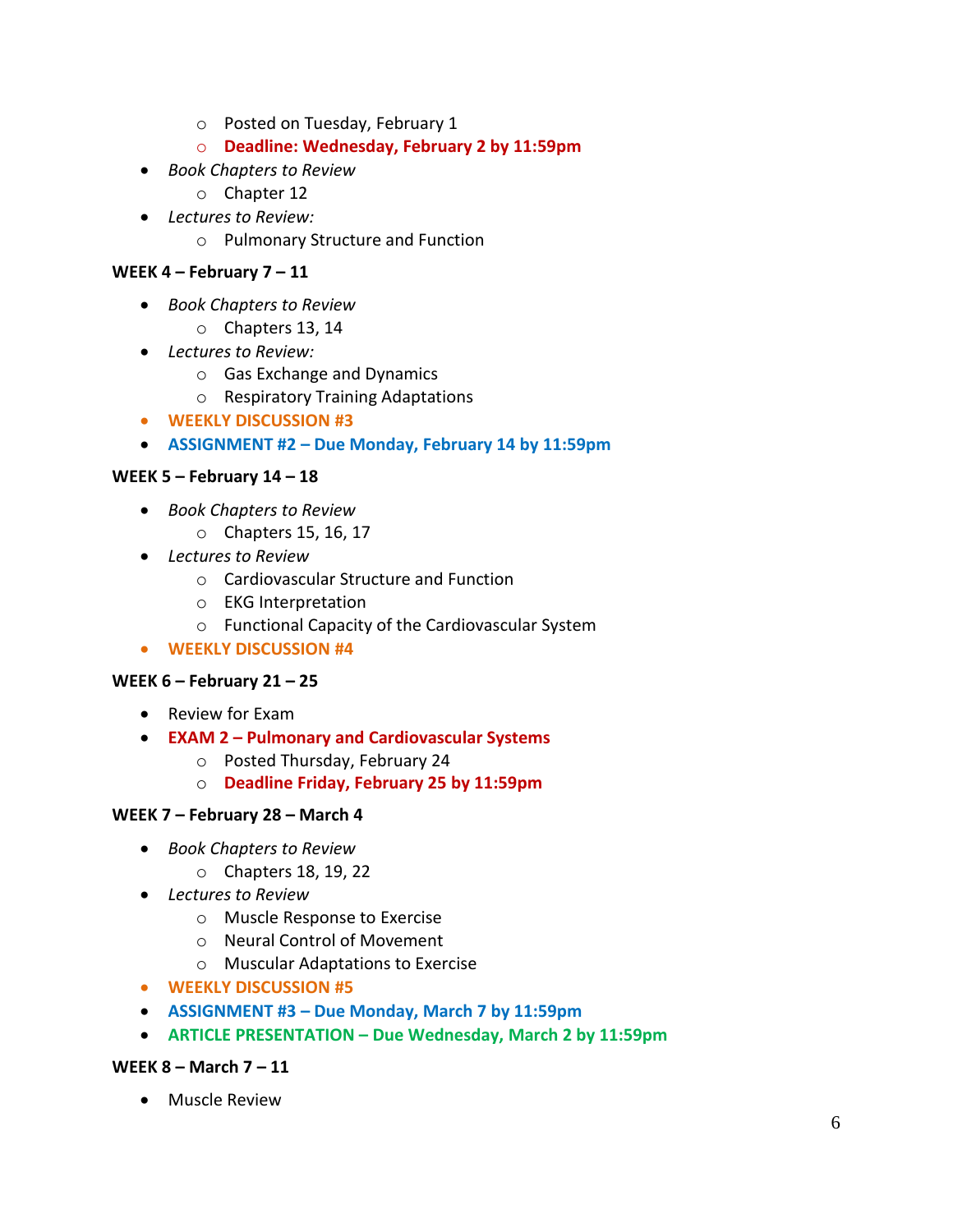### • **EXAM 3 – Neuromuscular Response to Exercise**

- o Posted Thursday, March 10
- o **Deadline Friday, March 11 by 11:59pm**

### **Important University Dates**

- January 25, 2022 Deadline to drop  $1<sup>st</sup>$  8-week course with no record
- February 25, 2022 Deadline to drop a 1st 8-week course with a Quit (Q) or Withdraw (W)
- <https://www.tamuct.edu/registrar/academic-calendar.html>

## **TECHNOLOGY REQUIREMENTS AND SUPPORT**

### **Technology Requirements**

This course will use the A&M-Central Texas Instructure Canvas learning management system. **We strongly recommend the latest versions of Chrome or Firefox browsers. Canvas no longer supports any version of Internet Explorer.**

Logon to A&M-Central Texas Canvas [https://tamuct.instructure.com/] or access Canvas through the TAMUCT Online link in myCT [https://tamuct.onecampus.com/]. You will log in through our Microsoft portal.

Username: Your MyCT email address. Password: Your MyCT password

## **Canvas Support**

Use the Canvas Help link, located at the bottom of the left-hand menu, for issues with Canvas. You can select "Chat with Canvas Support," submit a support request through "Report a Problem," or call the Canvas support line: 1-844-757-0953.

For issues related to course content and requirements, contact your instructor.

## **Online Proctored Testing**

A&M-Central Texas uses Proctorio for online identity verification and proctored testing. This service is provided at no direct cost to students. If the course requires identity verification or proctored testing, the technology requirements are: Any computer meeting the minimum computing requirements, plus web camera, speaker, and microphone (or headset). Proctorio also requires the Chrome web browser with their custom plug in.

## **Other Technology Support**

For log-in problems, students should contact Help Desk Central, 24 hours a day, 7 days a week

Email: [helpdesk@tamu.edu](mailto:helpdesk@tamu.edu) Phone: (254) 519-5466 [Web Chat:](http://hdc.tamu.edu/) [http://hdc.tamu.edu] *Please let the support technician know you are an A&M-Central Texas student.*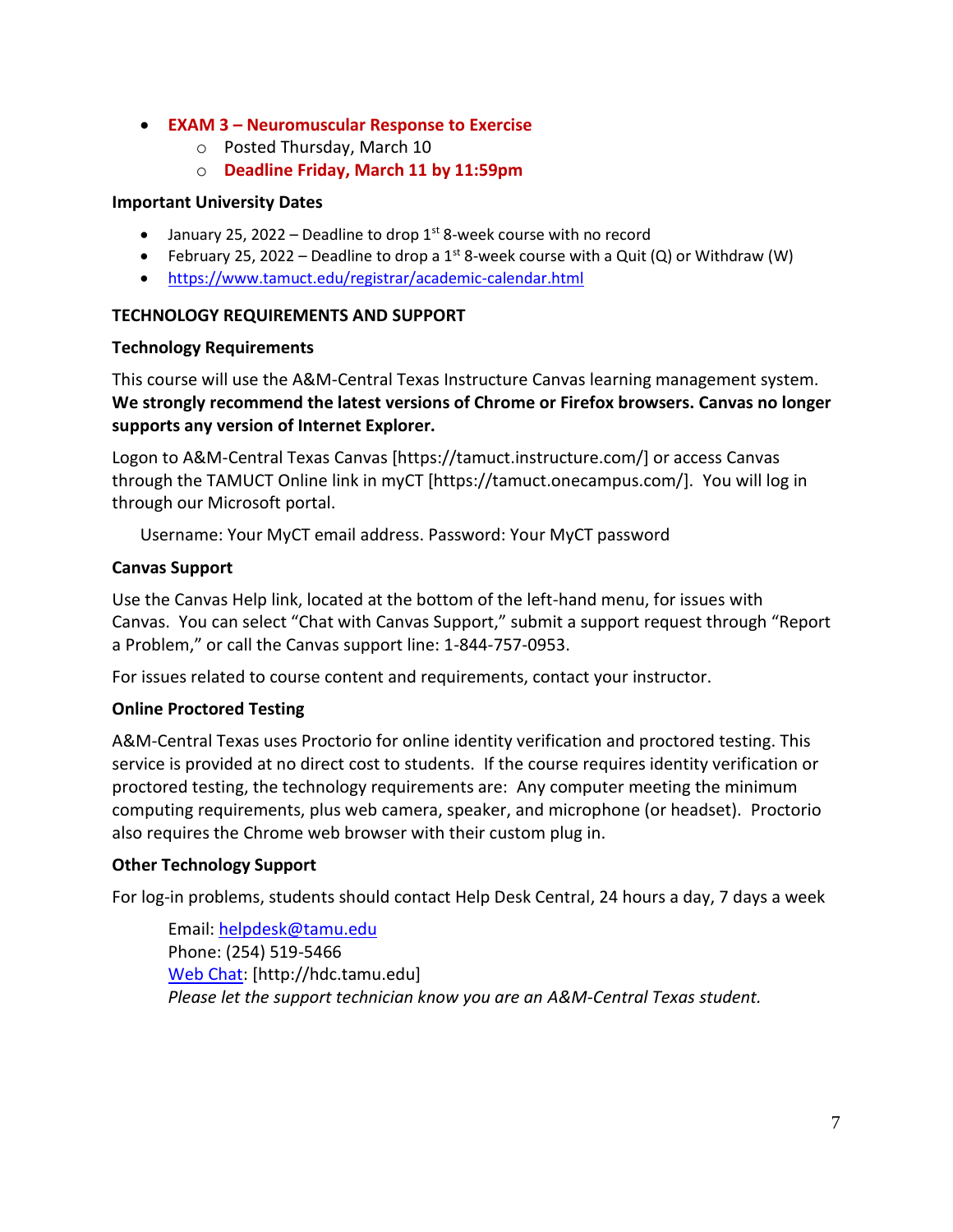# **UNIVERSITY RESOURCES, PROCEDURES, AND GUIDELINES**

# **Drop Policy**

If you discover that you need to drop this class, you must complete the [Drop Request](https://dynamicforms.ngwebsolutions.com/casAuthentication.ashx?InstID=eaed95b9-f2be-45f3-a37d-46928168bc10&targetUrl=https%3A%2F%2Fdynamicforms.ngwebsolutions.com%2FSubmit%2FForm%2FStart%2F53b8369e-0502-4f36-be43-f02a4202f612) Dynamic Form through Warrior Web.

[https://dynamicforms.ngwebsolutions.com/casAuthentication.ashx?InstID=eaed95b9-f2be-45f3-a37d-

46928168bc10&targetUrl=https%3A%2F%2Fdynamicforms.ngwebsolutions.com%2FSubmit%2F Form%2FStart%2F53b8369e-0502-4f36-be43-f02a4202f612].

Faculty cannot drop students; this is always the responsibility of the student. The Registrar's Office will provide a deadline on the Academic Calendar for which the form must be completed. Once you submit the completed form to the Registrar's Office, you must go into Warrior Web and confirm that you are no longer enrolled. If you still show as enrolled, FOLLOW-UP with the Registrar's Office immediately. You are to attend class until the procedure is complete to avoid penalty for absence. Should you miss the drop deadline or fail to follow the procedure, you will receive an F in the course, which may affect your financial aid and/or VA educational benefits.

# **Academic Integrity**

Texas A&M University-Central Texas values the integrity of the academic enterprise and strives for the highest standards of academic conduct. A&M-Central Texas expects its students, faculty, and staff to support the adherence to high standards of personal and scholarly conduct to preserve the honor and integrity of the creative community. Any deviation by students from this expectation may result in a failing grade for the assignment and potentially a failing grade for the course. All academic misconduct concerns will be referred to the Office of Student Conduct. When in doubt on collaboration, citation, or any issue, please contact your instructor before taking a course of action.

For more [information](https://nam04.safelinks.protection.outlook.com/?url=https%3A%2F%2Fwww.tamuct.edu%2Fstudent-affairs%2Fstudent-conduct.html&data=04%7C01%7Clisa.bunkowski%40tamuct.edu%7Ccfb6e486f24745f53e1a08d910055cb2%7C9eed4e3000f744849ff193ad8005acec%7C0%7C0%7C637558437485252160%7CUnknown%7CTWFpbGZsb3d8eyJWIjoiMC4wLjAwMDAiLCJQIjoiV2luMzIiLCJBTiI6Ik1haWwiLCJXVCI6Mn0%3D%7C1000&sdata=yjftDEVHvLX%2FhM%2FcFU0B99krV1RgEWR%2BJ%2BhvtoR6TYk%3D&reserved=0) regarding the Student Conduct process, [https://www.tamuct.edu/student-affairs/student-conduct.html].

If you know of potential honor violations by other students, you may [submit](https://nam04.safelinks.protection.outlook.com/?url=https%3A%2F%2Fcm.maxient.com%2Freportingform.php%3FTAMUCentralTexas%26layout_id%3D0&data=04%7C01%7Clisa.bunkowski%40tamuct.edu%7Ccfb6e486f24745f53e1a08d910055cb2%7C9eed4e3000f744849ff193ad8005acec%7C0%7C0%7C637558437485262157%7CUnknown%7CTWFpbGZsb3d8eyJWIjoiMC4wLjAwMDAiLCJQIjoiV2luMzIiLCJBTiI6Ik1haWwiLCJXVCI6Mn0%3D%7C1000&sdata=CXGkOa6uPDPX1IMZ87z3aZDq2n91xfHKu4MMS43Ejjk%3D&reserved=0) a report, [https://cm.maxient.com/reportingform.php?TAMUCentralTexas&layout\_id=0].

# **Academic Accommodations**

At Texas A&M University-Central Texas, we value an inclusive learning environment where every student has an equal chance to succeed and has the right to a barrier-free education. The Office of Access and Inclusion is responsible for ensuring that students with a disability receive equal access to the university's programs, services and activities. If you believe you have a disability requiring reasonable accommodations, please contact the Office of Access and Inclusion, WH-212; or call (254) 501-5836. Any information you provide is private and confidential and will be treated as such.

For more information, please visit our **Access & Inclusion** Canvas page (log-in required) [https://tamuct.instructure.com/courses/717]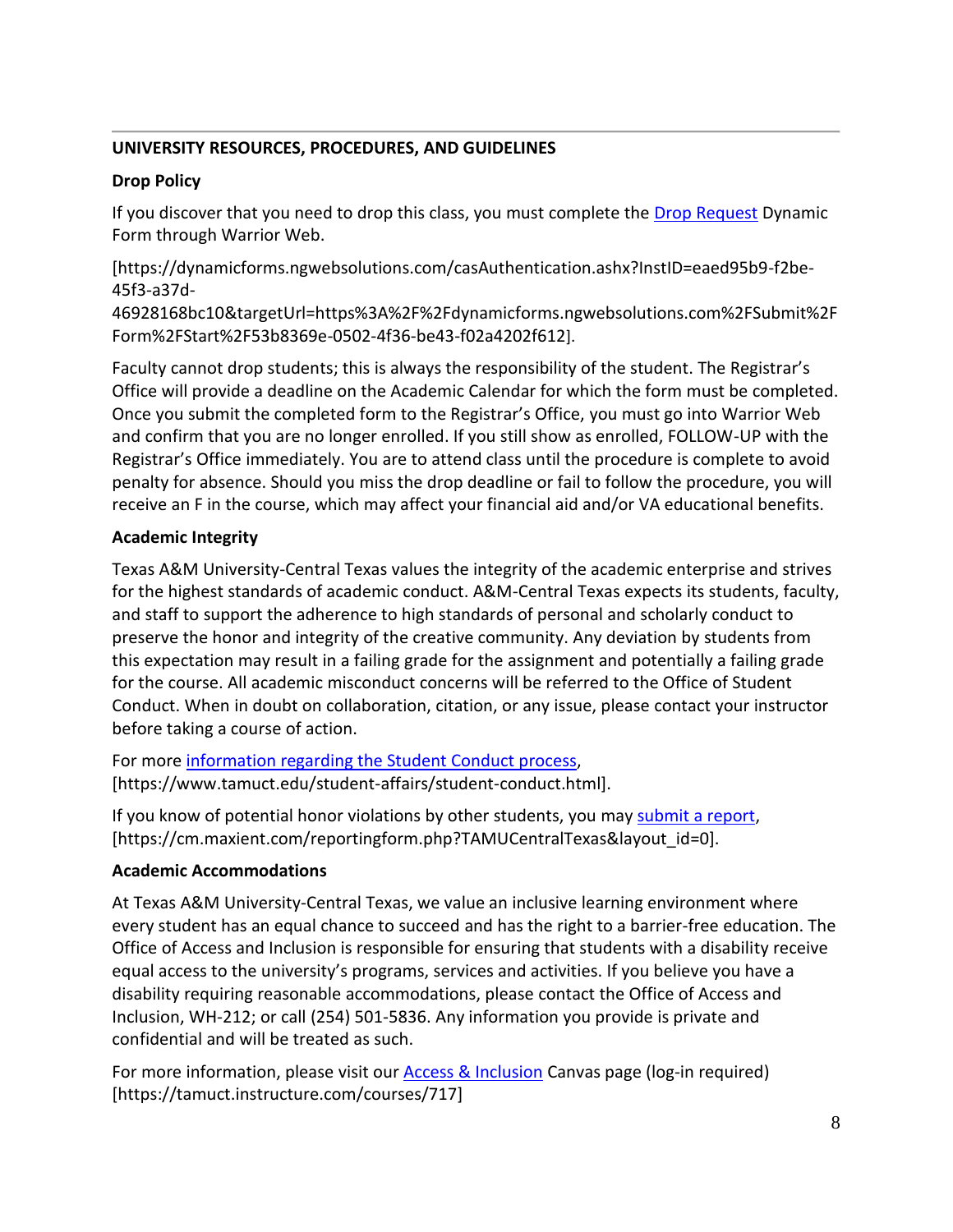## **Important information for Pregnant and/or Parenting Students**

Texas A&M University-Central Texas supports students who are pregnant and/or parenting. In accordance with requirements of Title IX and related guidance from US Department of Education's Office of Civil Rights, the Dean of Student Affairs' Office can assist students who are pregnant and/or parenting in seeking accommodations related to pregnancy and/or parenting. Students should seek out assistance as early in the pregnancy as possible. For more information, please visit [Student Affairs](https://www.tamuct.edu/student-affairs/pregnant-and-parenting-students.html) [https://www.tamuct.edu/student-affairs/pregnantand-parenting-students.html]. Students may also contact the institution's Title IX Coordinator. If you would like to read more about these [requirements and guidelines](http://www2.ed.gov/about/offices/list/ocr/docs/pregnancy.pdf) online, please visit the website [http://www2.ed.gov/about/offices/list/ocr/docs/pregnancy.pdf].

Title IX of the Education Amendments Act of 1972 prohibits discrimination on the basis of sex and gender–including pregnancy, parenting, and all related conditions. A&M-Central Texas is able to provide flexible and individualized reasonable accommodation to pregnant and parenting students. All pregnant and parenting students should contact the Associate Dean in the Division of Student Affairs at (254) 501-5909 to seek out assistance. Students may also contact the University's Title IX Coordinator.

# **Tutoring**

Tutoring is available to all A&M-Central Texas students, both virtually and in-person. Student success coaching is available online upon request.

If you have a question, are interested in becoming a tutor, or in need of success coaching contact the Warrior Center for Student Success, Equity and Inclusion at (254) 501-5836, visit the Warrior Center at 212 Warrior Hall, or by emailing [WarriorCenter@tamuct.edu.](mailto:WarriorCenter@tamuct.edu)

To schedule tutoring sessions and view tutor availability, please visit Tutor [Matching](https://tutormatchingservice.com/TAMUCT) [Services](https://tutormatchingservice.com/TAMUCT) [https://tutormatchingservice.com/TAMUCT] or visit the Tutoring Center in 111 Warrior Hall.

Chat live with a remote tutor 24/7 for almost any subject from on your computer! Tutor.com is an online tutoring platform that enables A&M-Central Texas students to log in and receive online tutoring support at no additional cost. This tool provides tutoring in over 40 subject areas except writing support. Access Tutor.com through Canvas.

# **University Writing Center**

University Writing Center: Located in Warrior Hall 416, the University Writing Center (UWC) at Texas A&M University–Central Texas (A&M–Central Texas) is a free service open to all A&M– Central Texas students. For the Spring 2022 semester, the hours of operation are from 10:00 a.m.-5:00 p.m. Monday thru Thursday in Warrior Hall 416 (with online tutoring available every hour as well) with satellite hours available online only Monday thru Thursday from 6:00-9:00 p.m. and Saturday 12:00-3:00 p.m.

Tutors are prepared to help writers of all levels and abilities at any stage of the writing process. While tutors will not write, edit, or grade papers, they will assist students in developing more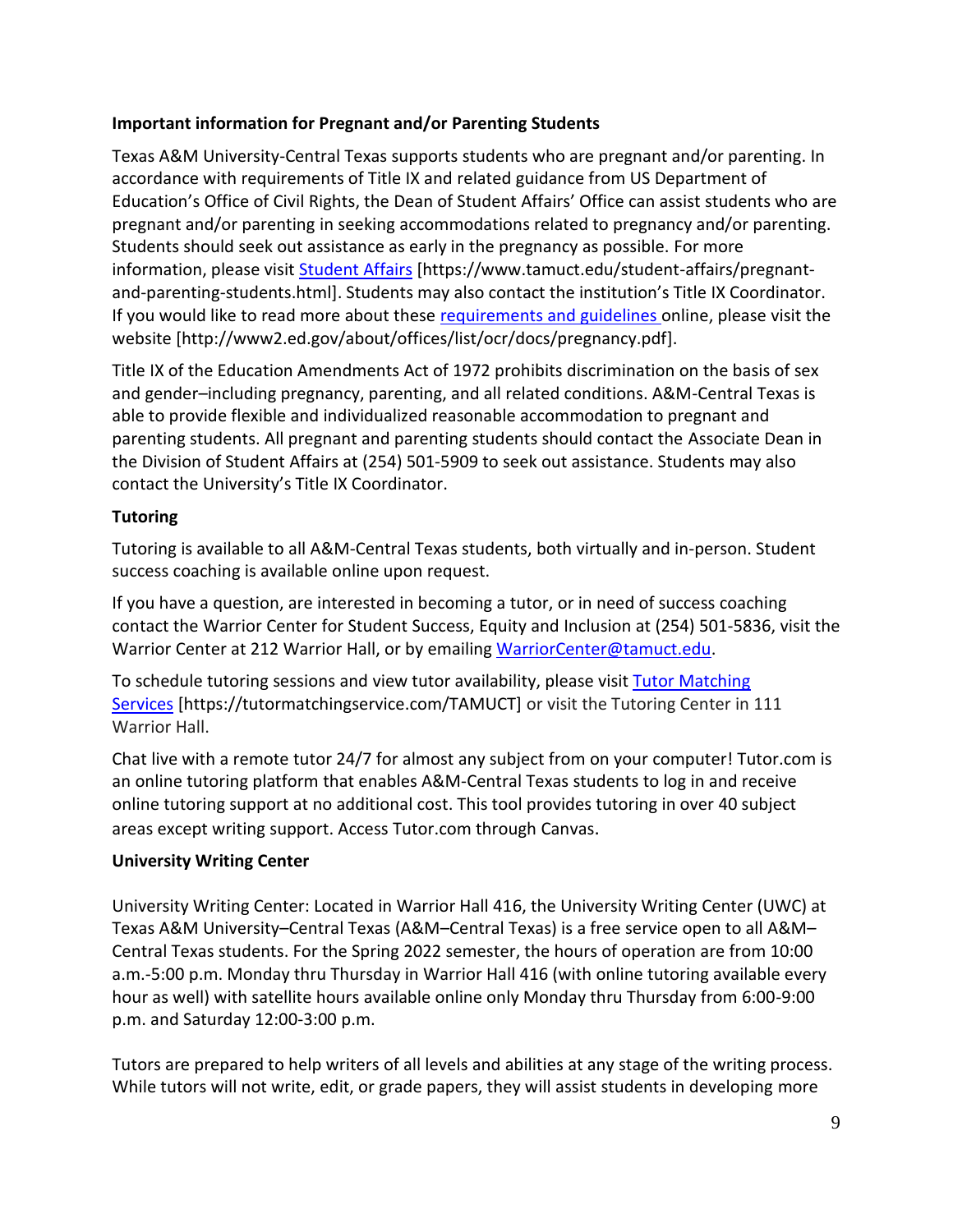effective composing practices. By providing a practice audience for students' ideas and writing, our tutors highlight the ways in which they read and interpret students' texts, offering guidance and support throughout the various stages of the writing process. In addition, students may work independently in the UWC by checking out a laptop that runs the Microsoft Office suite and connects to WIFI, or by consulting our resources on writing, including all of the relevant style guides. Whether you need help brainstorming ideas, organizing an essay, proofreading, understanding proper citation practices, or just want a quiet place to work, the UWC is here to help!

Students may arrange a one-to-one session with a trained and experienced writing tutor by making an appointment via [WCOnline](https://tamuct.mywconline.com/) [https://tamuct.mywconline.com/]. In addition, you can email Dr. Bruce Bowles Jr. at bruce.bowles@tamuct.edu if you have any questions about the UWC, need any assistance with scheduling, or would like to schedule a recurring appointment with your favorite tutor by making an appointment via [WCOnline](https://tamuct.mywconline.com/) [https://tamuct.mywconline.com/]. In addition, you can email Dr. Bruce Bowles Jr. at

bruce.bowles@tamuct.edu if you have any questions about the UWC, need any assistance with scheduling, or would like to schedule a recurring appointment with your favorite tutor.

### **University Library**

The University Library provides many services in support of research across campus and at a distance. We offer over 200 electronic databases containing approximately 400,000 eBooks and 82,000 journals, in addition to the 96,000 items in our print collection, which can be mailed to students who live more than 50 miles from campus. Research guides for each subject taught at A&M-Central Texas are available through our website to help students navigate these resources. On campus, the library offers technology including cameras, laptops, microphones, webcams, and digital sound recorders.

Research assistance from a librarian is also available 24 hours a day through our online chat service, and at the reference desk when the library is open. Research sessions can be scheduled for more comprehensive assistance, and may take place virtually through WebEx, Microsoft Teams or in-person at the library. Schedule an [appointment](https://nam04.safelinks.protection.outlook.com/?url=https%3A%2F%2Ftamuct.libcal.com%2Fappointments%2F%3Fg%3D6956&data=04%7C01%7Clisa.bunkowski%40tamuct.edu%7Cde2c07d9f5804f09518008d9ab7ba6ff%7C9eed4e3000f744849ff193ad8005acec%7C0%7C0%7C637729369835011558%7CUnknown%7CTWFpbGZsb3d8eyJWIjoiMC4wLjAwMDAiLCJQIjoiV2luMzIiLCJBTiI6Ik1haWwiLCJXVCI6Mn0%3D%7C3000&sdata=KhtjgRSAw9aq%2FoBsB6wyu8b7PSuGN5EGPypzr3Ty2No%3D&reserved=0)

[here](https://nam04.safelinks.protection.outlook.com/?url=https%3A%2F%2Ftamuct.libcal.com%2Fappointments%2F%3Fg%3D6956&data=04%7C01%7Clisa.bunkowski%40tamuct.edu%7Cde2c07d9f5804f09518008d9ab7ba6ff%7C9eed4e3000f744849ff193ad8005acec%7C0%7C0%7C637729369835011558%7CUnknown%7CTWFpbGZsb3d8eyJWIjoiMC4wLjAwMDAiLCJQIjoiV2luMzIiLCJBTiI6Ik1haWwiLCJXVCI6Mn0%3D%7C3000&sdata=KhtjgRSAw9aq%2FoBsB6wyu8b7PSuGN5EGPypzr3Ty2No%3D&reserved=0) [https://tamuct.libcal.com/appointments/?g=6956]. Assistance may cover many topics, including how to find articles in peer-reviewed journals, how to cite resources, and how to piece together research for written assignments.

Our 27,000-square-foot facility on the A&M-Central Texas main campus includes student lounges, private study rooms, group work spaces, computer labs, family areas suitable for all ages, and many other features. Services such as interlibrary loan, TexShare, binding, and laminating are available. The library frequently offers workshops, tours, readings, and other events. For more information, please visit our Library [website](https://nam04.safelinks.protection.outlook.com/?url=https%3A%2F%2Ftamuct.libguides.com%2Findex&data=04%7C01%7Clisa.bunkowski%40tamuct.edu%7C7d8489e8839a4915335f08d916f067f2%7C9eed4e3000f744849ff193ad8005acec%7C0%7C0%7C637566044056484222%7CUnknown%7CTWFpbGZsb3d8eyJWIjoiMC4wLjAwMDAiLCJQIjoiV2luMzIiLCJBTiI6Ik1haWwiLCJXVCI6Mn0%3D%7C1000&sdata=2R755V6rcIyedGrd4Os5rkgn1PvhHKU3kUV1vBKiHFo%3D&reserved=0) [http://tamuct.libguides.com/index].